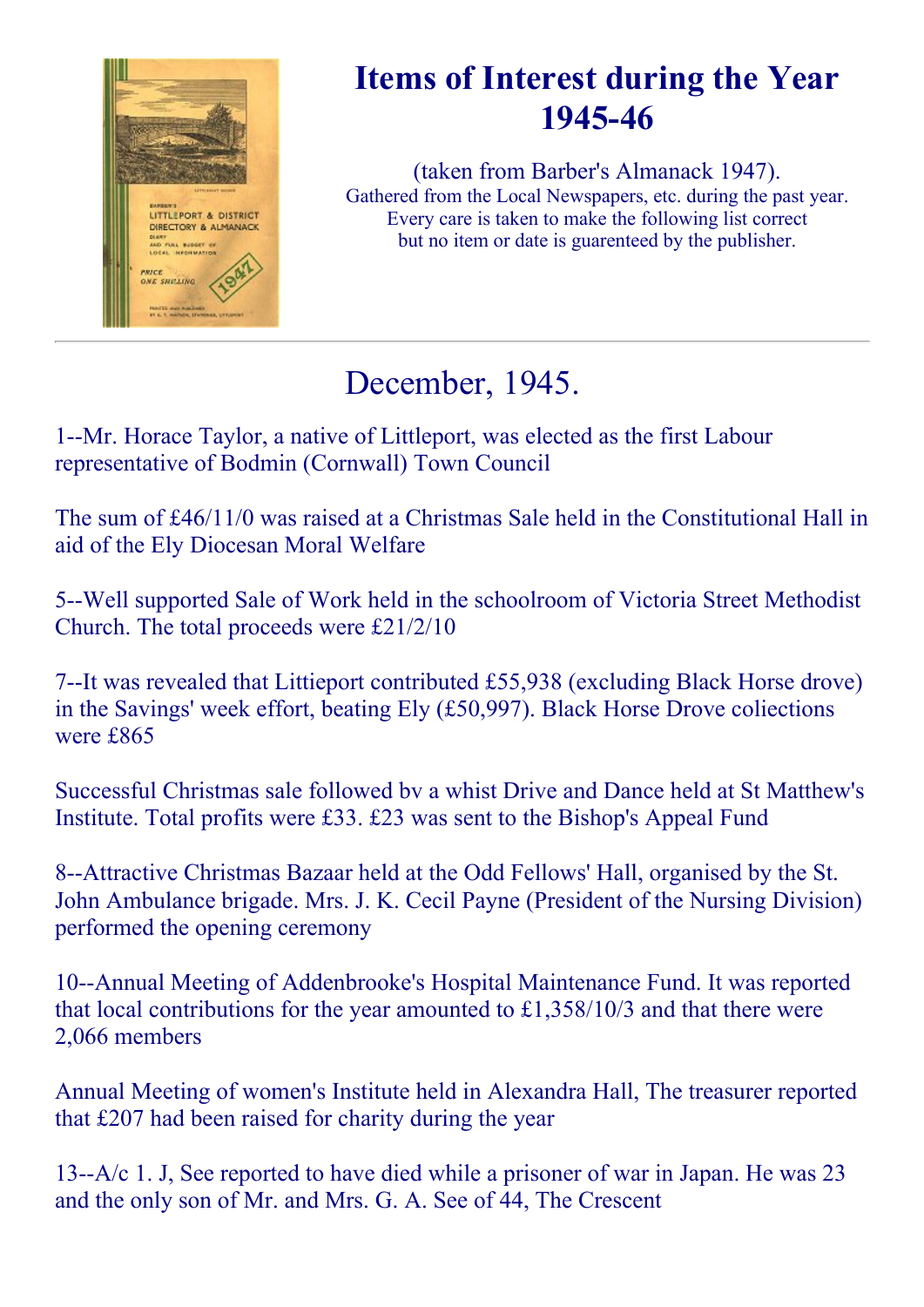19--Major and Mrs. Legge-Rourke attended a whist drive organised by the Littleport Women's Conservative Association

**!!!** 21--Sapper G. E, Morley awarded the B.E.M. His wife, formerly Miss B. Cross, resides at 3, Ponts Hill. Sapper Morley originally comes from Enfield and had previously been mentioned in Dispatches

Successful Salvation Army Christmas Sale organised by ladies of the Corps. The total raised was £48/10/0

25--Christmas day Services in Parish Church well attended. There were 130 communicants

26--Boxing Day--Drawing Match held at Black Horse Drove, The winners were 1 W.Warren, 2 E.Stebbings, 3 H, Harrison, 4 H. Theobald, 5 W.Hensby

A Christmas appeal organised by Mrs. L. Brown, of Bridge House, Mildenhnll Road, in aid of the blind and sick childred, realised £16

28--Free cinema show at Regal Cinema given by manageress (Mrs. Fisher) as a Christmas present to all Littleport children

Former Littleport girl, Miss Correen Collen, better known locally as Gladys Collen, left England with a company of artists to tour India and the Far East, She will be remembered as one of the "stars" of the one time local talent shows held at the old Empire Cinema

**!!!** 31-Finance and Ceneral Purposes Committee of the Ely Rural District Council, met at Ely. The delay connected with Littleport's proposed Sewerage scheme resulted in some plain speaking by local Councillors. Finally, it was agreed that the minister of Health be asked to receive a deputation

# January, 1946,

2--Death of Mr. Elijah (George) Lincoln, of 19, Granby Street. He was the oldest established butcher in Littleport

3--Mr. E: Mortinler Rose was elected to the office of Chairman at the annual meeting of the Ely Branch of the National Farmers'

4--Engagement announced between Muriel, only daughter of Mr. and Mrs, W L. Pope, 7, The Crescent, Littleport. and Kenneth, third son of Mr, and Mrs W. Rimmer, of Windlehurst, St· Helens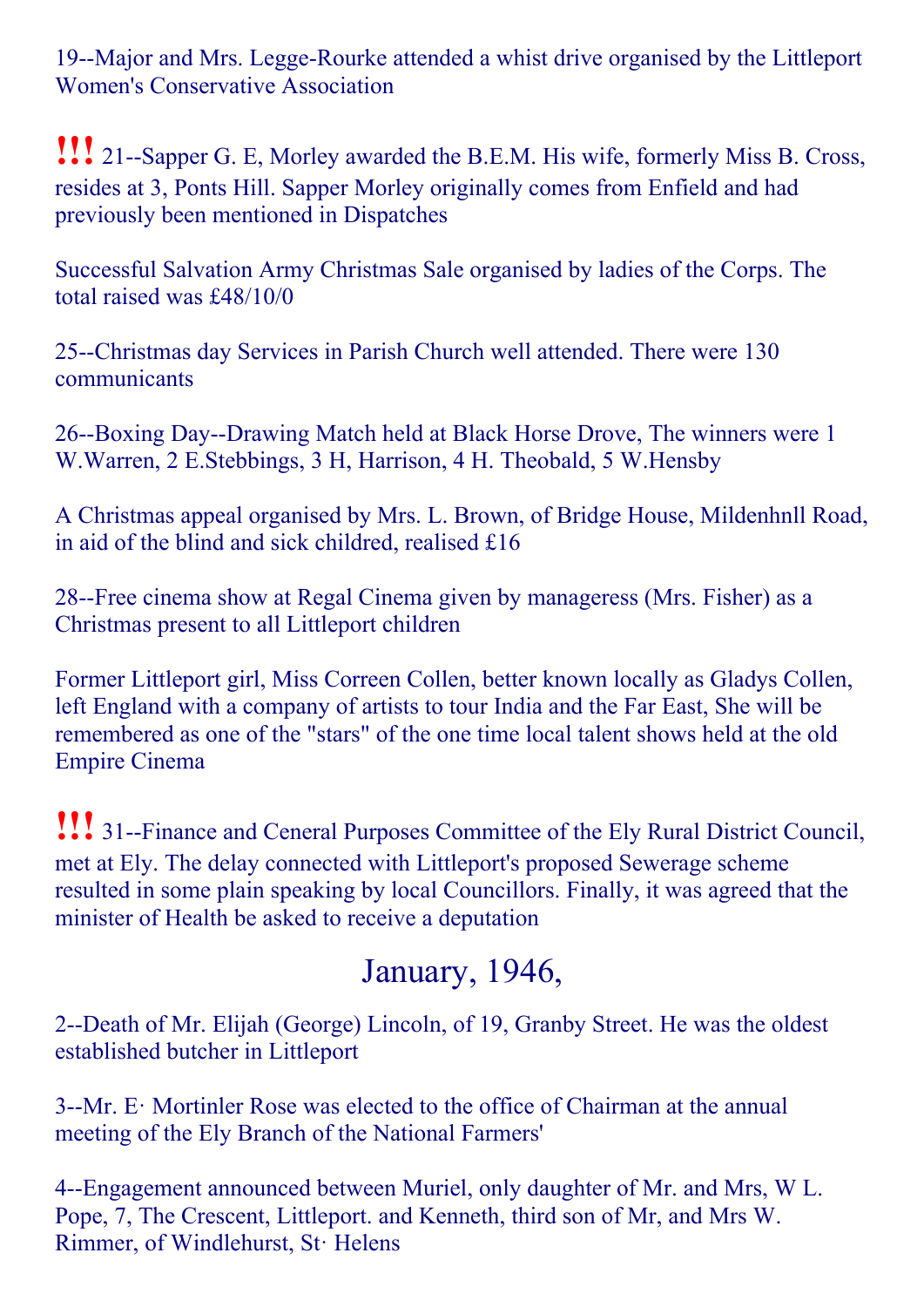Tragic news received of the death of C.S.M. I. Sells in a Thailand prisoner-of-war camp. Formerly of Ely, Mr. Sells lived at 39, The Crescent, and was a well known member of the local football club. Prior to the war he was employed by Mr. J.Lee, of Station Road

5--Death at Swaffham Bulbeck, of Mrs. Blanche Fordham, formerly of Littleport. She was 65

6--A Nativity Mime, beautifully and reverently presented by the scholars of the Sunday School, at St. George's Parish Church

7--Miss F. E. Lee (Headmistress Town Infants' School) received a letter of thanks from Isle of Ely Society for the Blind, for Christmas collection at School which amounted to £6

16--Mr. L. J. Harwood married at Castle Douglas, Scotland. He was an ex-prisonerof war in Japanese hands and son of Mr, W, Harwood, of The Crescent

20--58th Salvation Army anniversary celebrated. The services were conducted by the Adjutant and Mrs. Stanley Searle

23--Meeting of the Parish Council. There were more discussions concerning the prospects of a Playing field

29--Sudden death of Mr, Fred Piikington at Addenbrooke's Hospital. He was 71

### February,1946

1--Mr. B. Hodge appointed as Stationmaster at Littleport. He was previously Stationmaster at Wimblington

Cpl. L. J Law, Youngest son of Mrs. R. T. Law, of The Crescent, was recently mentioned in Dispatches and awarded the Oak Leaf. He was serving in the 43rd Wessex Division

5--In a letter to the Finance and General Purposes Committee of the Ely Rural District Council, Rev. W. Hum, Vicar of St, Matthew's, called attention to the need for more houses for agricultural workers in his parish

8--S.S.M. A. R, Seekings, D.C.M., M.M., eldest son of Mr, and Mrs. Seekings, of Ely Road, recently Mentioned in Dispatches.

Engagement announced between Rosalind Irene Watson, eldest daughter of Mr. and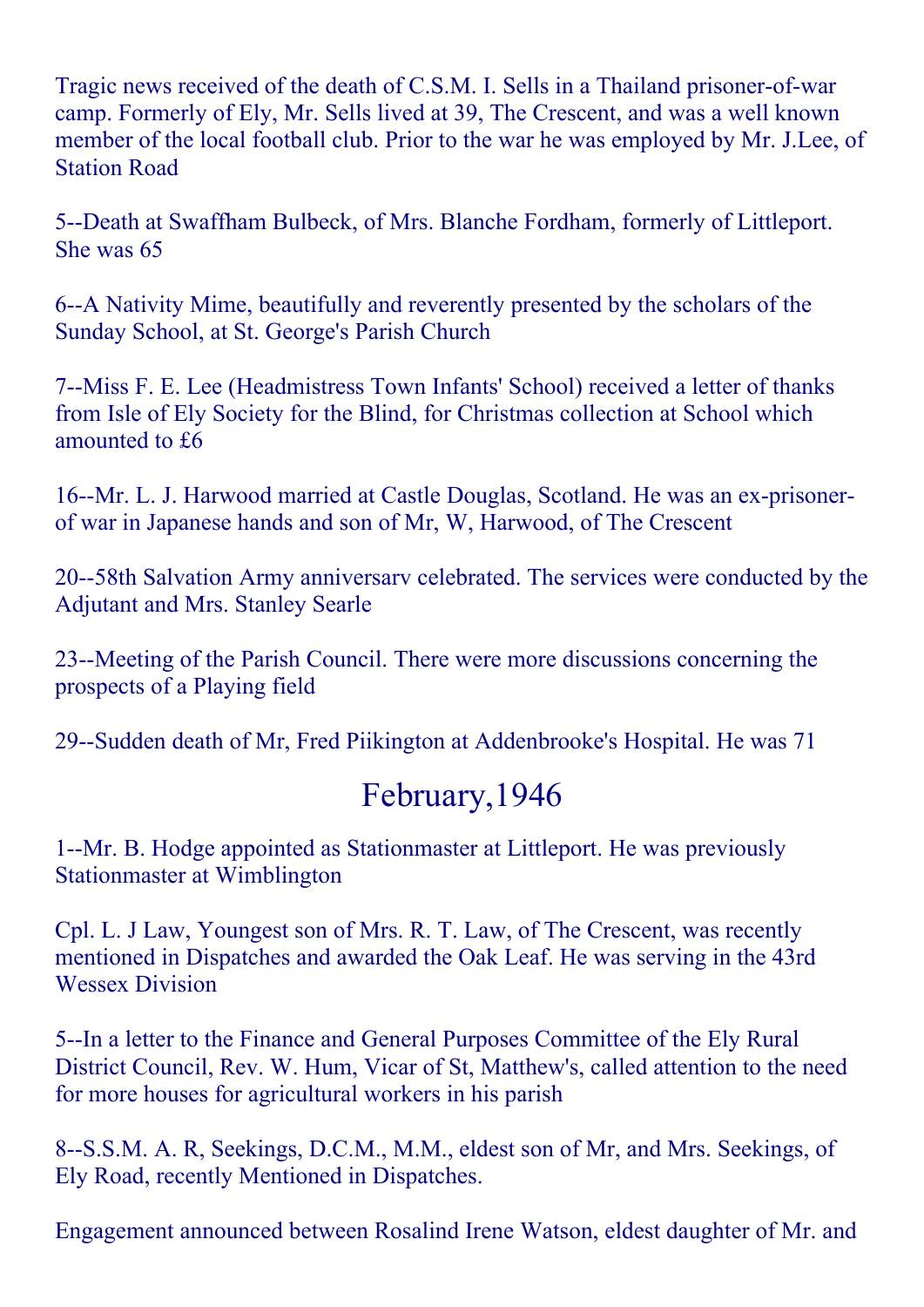Mrs. G. W. Watson, Suspension Bridge, and Donald Edgar Law, eldest son of Mr. and Mrs, R. E. Law, Littleport

11--At a meeting: of the Advisory Committee of the Nursing Association, Sister Johnson and Sister Pearson tendered their resignations

13--lantern lecture, given by the Bible Society, in St. Johns' Methodist Church. The subject was " Burma''

15Women's Institute New Year party held in the Alexandra Hall. Approximately 80 members and friends enjoyed an almost pre-war tea

16--Death of; Mr. W. F. Roaks at Addenbrooke's Hospital. He was 51 years of age. Mr. Roaks had been secretary of the local British Legion for the past year

19--Social held at St. John's Methodist Church. Gifts, amounting to over  $£70$ , were contributed to the rebuilding fund

20--First Grand Variety Concert held at the Constitutional Hall, organised by Littleport Amusements' Association

22--Able Seaman P. H, Whitehand, youngest son of Mr. and Mrs. J; T. Whitehand, of 64, Victoria Street, recently Mentioned in Dispatches

F/Sgt. H. Nicholas and his brother, L/Ac. S, Nicholas were fortunate enough to meet and spend Christmas together in India. Their home is at 34, Parsons Lane

Mr, J, (Alec) Clarke, eldest son of Mr. and Mrs, V. Clarke, of the Black Horse Inn, Black Horse Drove, gained a commission in the 1st Batt. Beds. and Herts. Regiment, at Bangalore, India

26--Accident on the Ely Road. 7 year old David Goodge, of Ely Road, was knocked down by a lorry and sustained a leg injury

#### March.1946

1--47 children received prizes at recent prize-giving of the Church Sunday School

Married recently in Sydney, Australia, S, A. C. Key, Fleet Air Arm, third son of Mr. and Mrs. C, Key, of New River Bank

3--United meeting of Methodist Sunday Schools held in St, John's Methodist Church. The address was given by Mr, T, H Greenfield on the work of the National Children's Home and Orphanage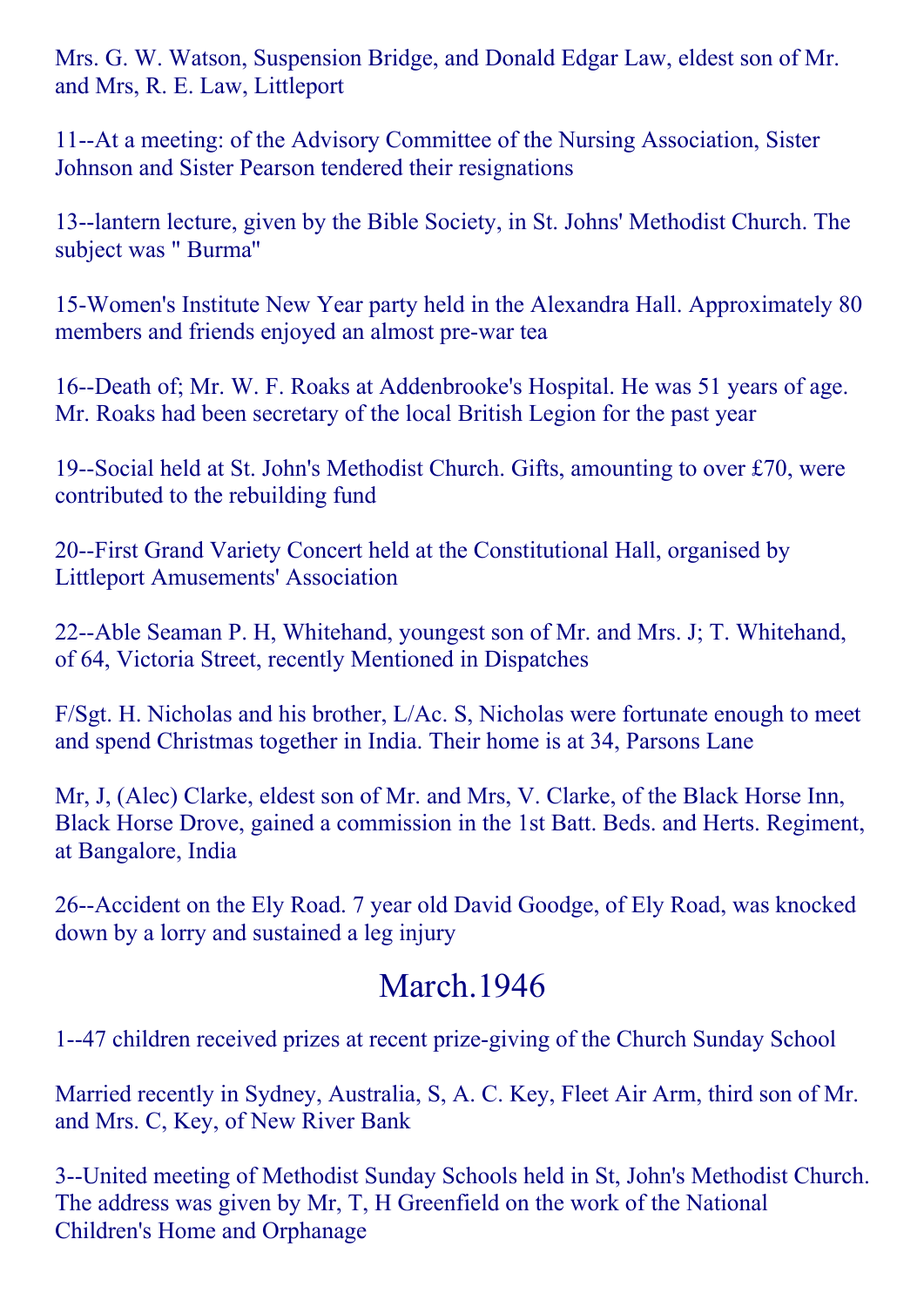4--Meeting of Mothers' Union. Miss Storey was the speaker and her subject was the work of the Universities' mission to Central Africa

5--Isle of Ely County Council Elections. The successfulcandidates for the three Littleport seats were, Mr. J. C. Armiger, Mr. Jos. H. Martin and Mr, A. Wright

!!! At <sup>a</sup> meeting of the Ely Rural District Council the Littleport members reported that they had considered the application from the Rev. W. Hum for more houses to be built in the Parish of St. Matthew, and they were of the opinion that it was not desirable to erect houses there. They considered it wiser to build in Littleport where public services were available

7--First annual meeting of the Littleport and all England Fur and Fancy Society held at the Odd Fellows Hall. Satisfactory progress was reported. It was decided to hold a members' show during

May and an open one in conjunction with the Foal Show

9--Death of Mr. Samuel Fincham, of Black Horse Drove, at the age of 87. Known locally as ''Uncle Sam," Mr, Fincham had been a resident there for over 60 years. He was a retired L.N.E.R. worker

18--Nursing Association meeting. Miss Hart and Miss Else, two Queen's Nurses, appointed to fill vacancies

Successful Variety Concert held in the Constitutional Hall, organised by the Victoria Street Methodist Sunday School

22--1t was revealed that the people of Littleport had raised the sum of  $£3,063$  for the Red Cross Agricultural Fund during the war

26--Death of Mr, Simon Sparrow at Addenbrooke's Hospital, at the age of 65. He was curator of Littleport Cemetery for over 37 years

!!! Proposed playing field discussed at <sup>a</sup> public meeting held at the Town Hall. Messrs, Martin Bros. offered part of the Camping Close for the sum of £900

27-Miss E M Gotobed, daughter of Mr. and Mrs, Wm. C, Gotobed, of Downham Market, late of Black Horse Drove, Littleport, received a Distinguished war Service Certificate in recognition of her serviceswith the British Red Cross Commission, B A.O.R as a Relief Officer. The awrard was made by Her Majesty the Queen, at Buckingham palace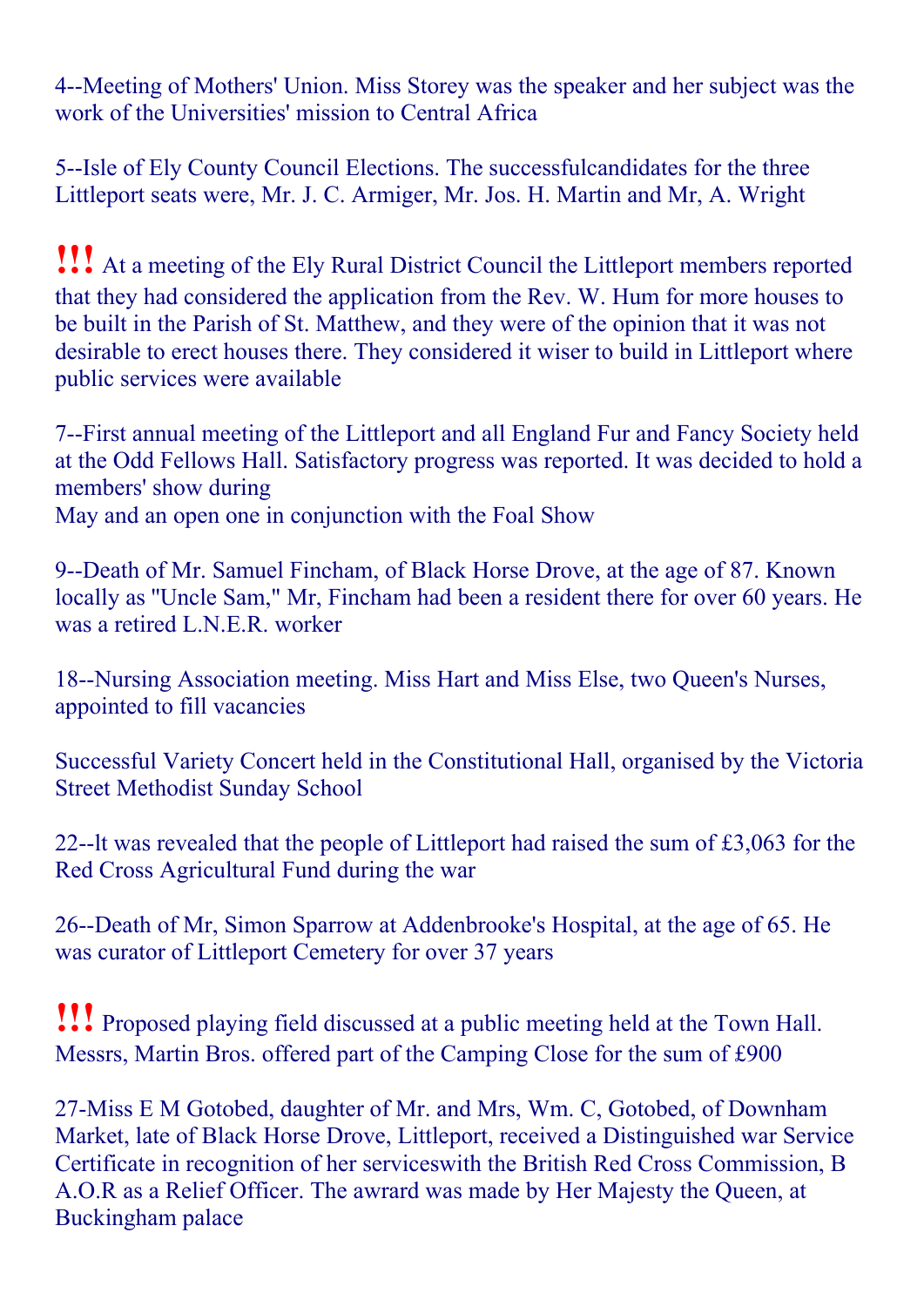29--Miss D, Atkinson, of 38, The Crescent, received notification from the General Nursing Council for England and Wales, that she had Successfully Passed parts 1 and 2 of the preliminary examination. She was formerly a member of the local detachment of the British Red Cross

# April.1946

1-Rural Council Elections held at Littleport Messrs.J.C.Armiger, A, Wright, H, J, Martin, H K. Cross, H G Martin and I. H Crane were the successful candidates.

3--Successful social evening held by Vicroria Street Methodist Church at the Constitutional Hall. £40 was raised by this effort towards the rebuilding funds

Marriage at St. Mary's Church, Ely, of Miss Pamela Whetstone daughter of Mr. and Mrs. Jubal Whetstone, of Lynn Road Ely and formerly of Littleport to F/O Turner, of Llandudno

6--Wedding at St. Ceorge's Church, Sudbury, between Miss M. Howe, of Sudbury, youngest daughter of Mr. and Mrs. W. Howe, formerlv of Victoria Street, Littleport, and Mr. M. Richardson, of Long Melford

**!!!** 7--A terrible tragedy, costing the lives of Mrs. Lilian Gore and her year old babv, occurred at Deepney Drove. Mrs. Gore, an evacuee, had gone to fetch some potatoes from a neighbour's house. Receiving a message that her house was on fire, she returned and dashed into the blazing cottage. She did not come out again. Arriving on the scene P.S. Vail immediately entered and succeeded in bringing out Mrs. Gore. Again P.S. Vail entered the flames and found the body of the child. He removed it and had just got clear of the buiiding when the upper floor and roof crashed in. Mrs. Gore died in hospital

7--It was revealed by Major Pllillips at the evening service at the Salvation Army Citadel that £187/9/0 had been raised in a recent self denial effort

9--At a meeting of the Finance and General Purposes Committee of Ely Rural District Council, Councillor A. Wright was appointed to serve on the Body of Governors of Soham Grammar School

12--At a recent examination connected with The Royal Schools of Music, Audrey Fuller, pupil of Mrs. E. R. Cross, passed in primary division for pianoforte playing.

I5--Annual meetillg of Paiish Council. A petition, signed by a number of St. Matthew's residents asking for council houses to be built in that parish was handed in. It was decided to ask the Ely Rural District Council to re-consider their decision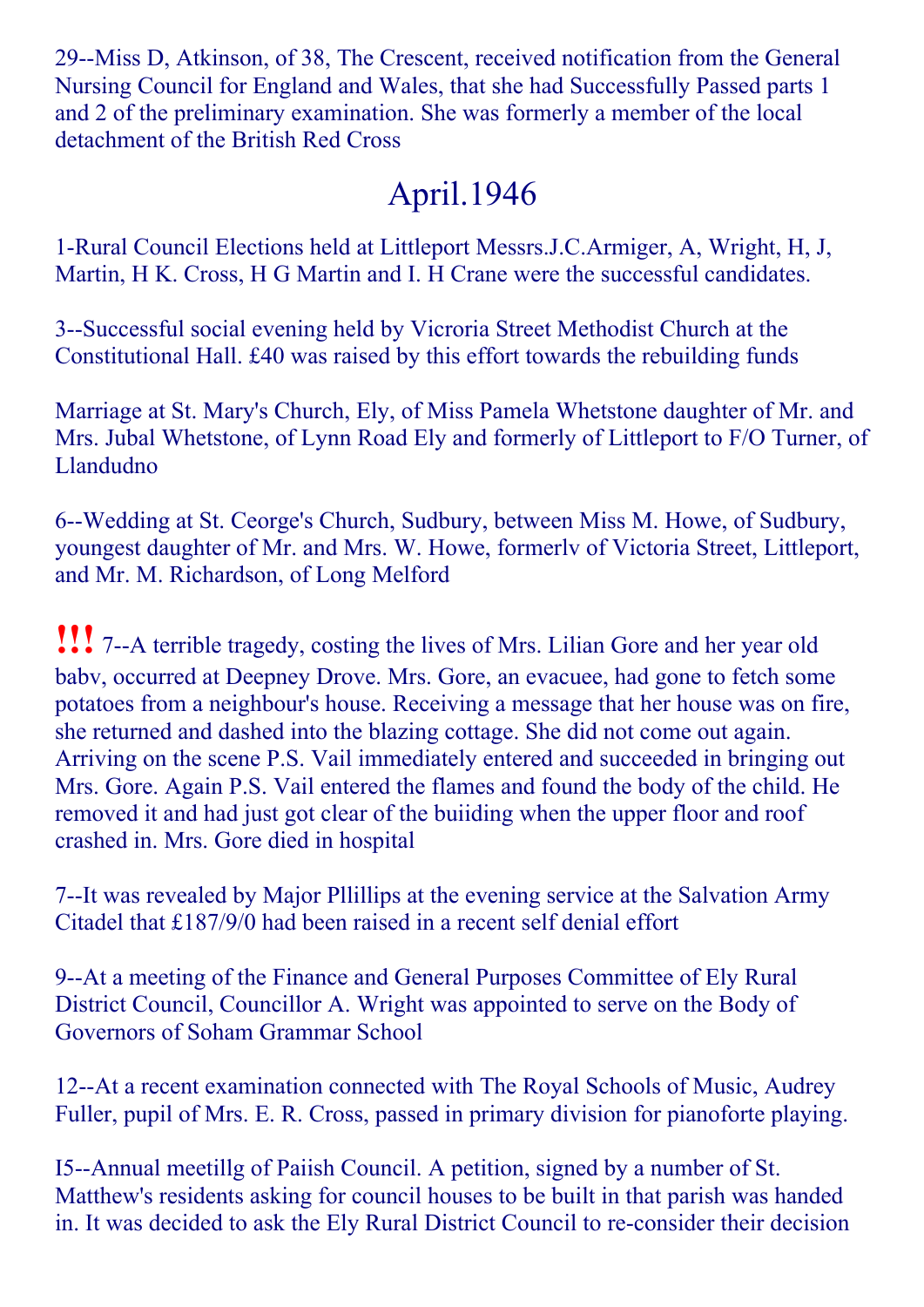not to build at St. Matthew's as it was thought that some houses should be built there

17--At the annual meeting of the Ely Rural District Council the question of the delay in the Littleport Sewerage Scheme was again raised. It was decided to arrange a meeting between the Littleport members and Major Legge-Bourke as it was thought that the Member might get some response from the Ministry of Health

19--Death recently, at his daughter's home, at Leatherhead, Surrey, of Mr. J. T. Thornhill, at the age of 72. Ke had spent over 40 years in the Civil Service

Wedding recently at Southery Parish Church, between Able Seaman C.W. Cobbin, son of Mr. and Mrs. F, Cobbin, of Mildenhall Road, and Miss M, Reed, of Southery

Engagement announced between John Cyprian Payne, B.S.A, Police, S. Rhodesia, only son of the Rev. and Mrs. J. K. Cecil Payne, of the Vicarage, Littleport, and Isobel, daughter of Mr, and the late Mrs, P. D. Von-Helsdingen, of Nigel, Transvaal

24--Marriage, at St. Mary's Church, Ely, of Miss R. M. Howard, of Ely, to Mr. R. N. Whetstone, son of Mr. and Mrs. Jubal Whetstone, of Lynn Road, Ely, and formerly of Littleport

26--Recent collections for Daffodil Day, organised by Mrs. Payne, amounted to £14/9/

26--The sum of  $\text{\pounds}44/8/2$  was collected on behalf of the National Life-Boat Institution, in Littleport and District

!!! During Easter week-end the Wigh Wycombe Young People's Band visited the Salvation Army. Councillor A, Wright gave the Band a civic welcome to Littleport

Annual meeting of Nursing Association. Sisters Else and Hart, the new Queen's Nurses, were welcomed

27--Distribution of Home Coming Fund, in the Constitutional Hall, to 400 of the 453 applicants. The amount which each received was £6/13/4

29--Parish Council meeting. Mr, Wilson Sparrow was appointed head caretaker of the cemetery

### May.1946

2--Annual meeting of the Infant Welfare Centre, The secretary, in her report, stated that the Infant Welfare had been going strong for 29 years, and during the past year there had been 1,348 attendances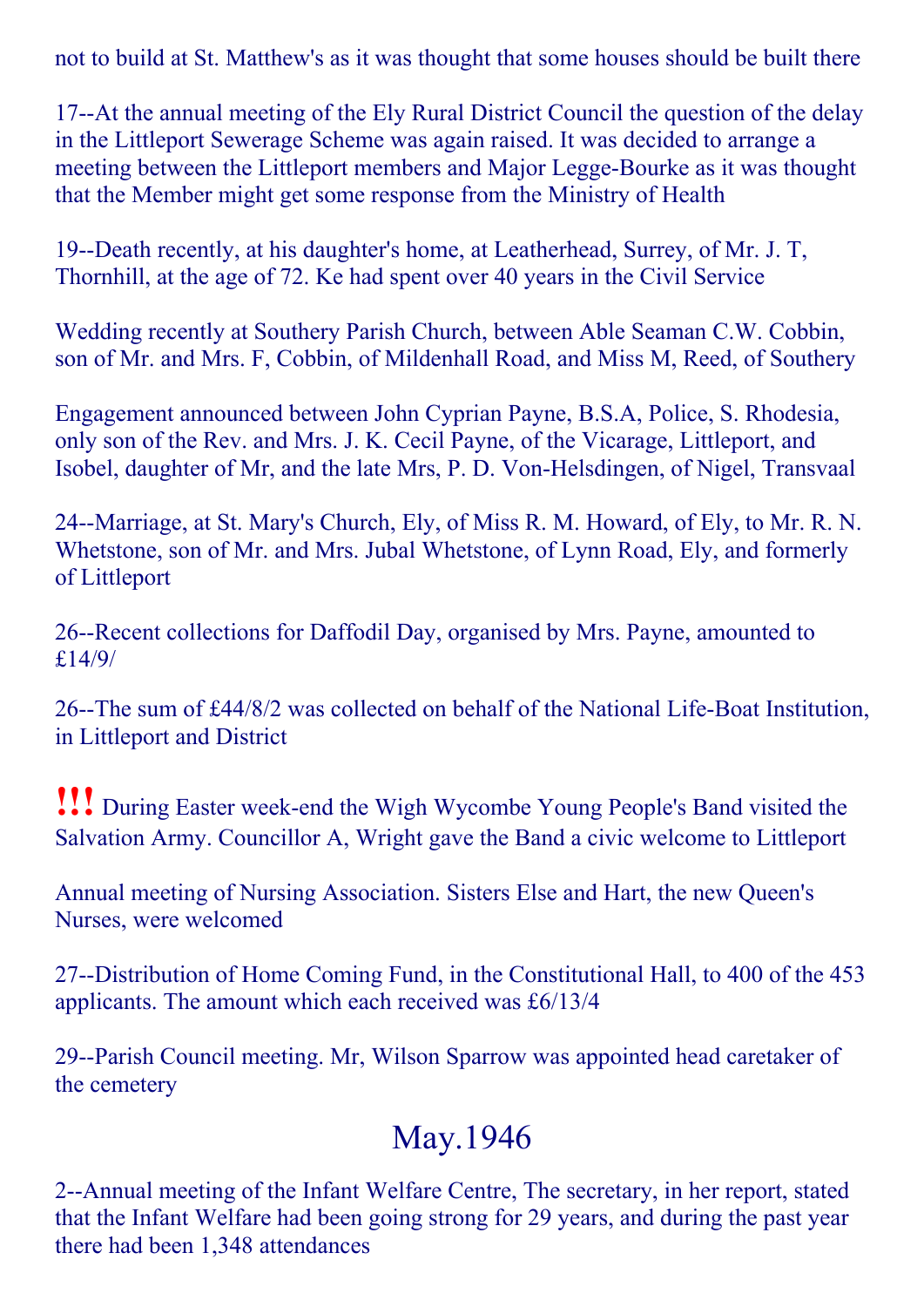4-- Death, at Addenbrooke's Hospital, of Mr. A Clack, of 46, Friars Place

**!!!** 5--Egg service at the Parish Church. 2,135 eggs were collected for Addenbrooke's Hospital

5-6-St. John's Methodist Church Anniversary, The special preacher was the Rev. G, C. Baker, formerly General Superintendent of the Methodist Mission in the Hunan Province of China

6--Monthly meeting of Mothers" Union. The Vicar gave a devotional address. It was decided to have an outing to Hunstanton in the summer

13--Monthly meeting of Women's Institute. During the evening Mrs. Joseph Martin gave a talk on "Housing and Education"

17--Death of Mr. S. R. Stanley, at Addenbrooke's Hosptital, at the age of 40. Mr. Stanley, who was a well known and Popular figure in the district, was a keen sportsman and rendered yeoman service to the local football club for many years

Mr. and Mrs. H. Brown, of Bridge House, received a letter from their daughter, Mrs. May Bell, after arriving in Canada to join her husband, a former Canadian serviceman

24--The sum of £44/1/7 was collected at a recent B.R.C.S. Flag Day

29--The Women's Institute gave a splendid tea to 80 old age pensioners

**!!!** 31--Pte. Neville Sanham, R.A.O.C received posthumous recognition in the form of a Commendation Certificate for a heroic act in Brussels which cost him his life. Pte. Sanham was killed while saving a child from being run over by a lorry. He was the adopted son of Mr. and Mrs, W. Strafford, of 16, Silt Road

### June.1946

4--Tributes of appreciation for services rendered during the war years by Littleport Y.M.C.A. Canteen workers, under the leadership of Miss S, M. Martin, were paid at a supper in the canteen. It was revealed that although the canteen's war service was over, the authorities had decided to use it as a civilian Y.M.C.A. for the young people of Littleport

7--Splendid sum of £79/10/11 raised for St. Dunstan's at a recent collection organised by Mrs. Payne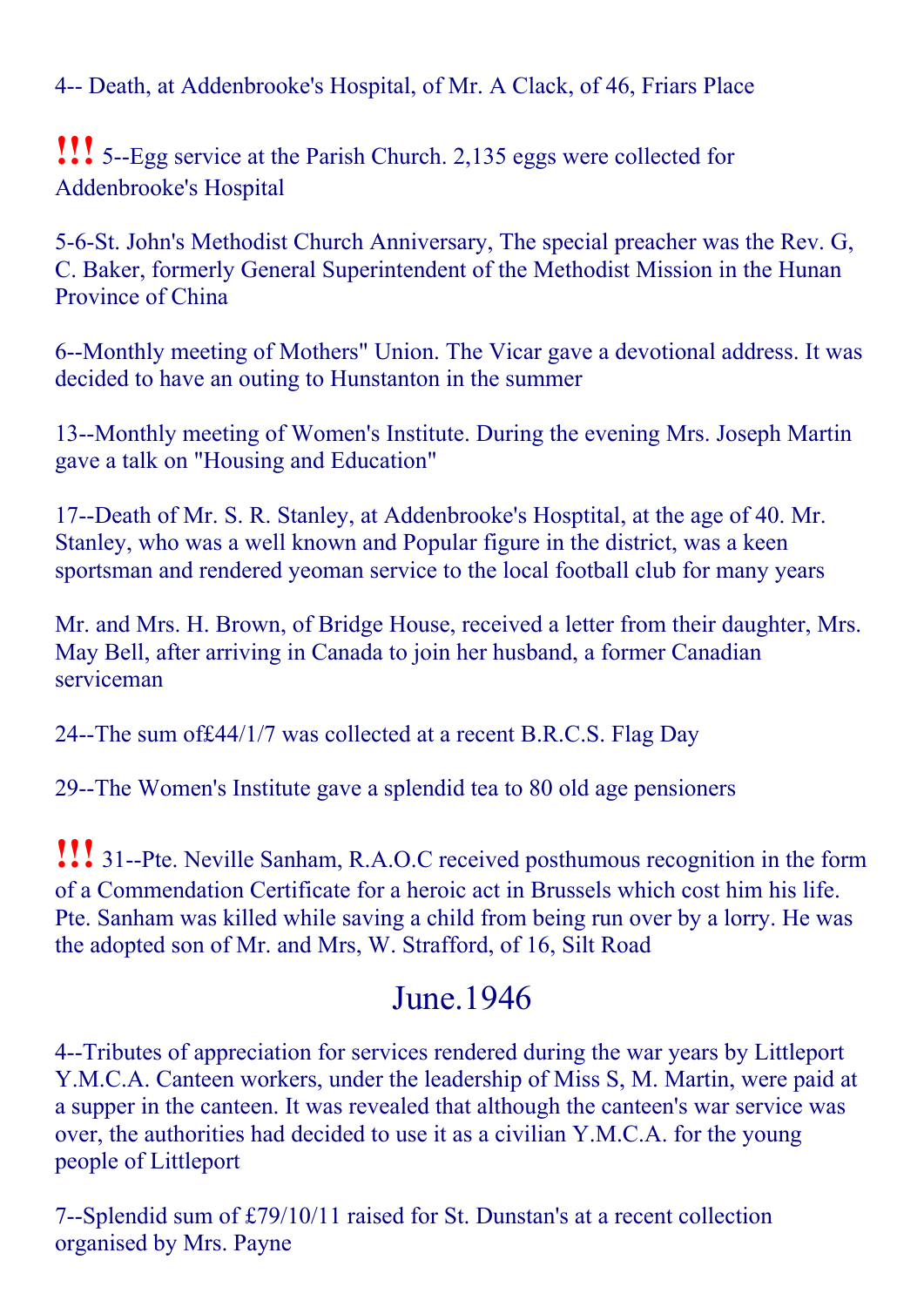!!! 8--Victory Day celebrations-Through the kindness of Mrs. Fisher the children enjoyed an afternoon film show at the Regal Cinema which was followed by a very good tea. Owing to unfavourable weather the evening's programme was postponed

Death, at Addenbrooke's Hospital, foilowing a fall, of Mr. Harley Fyson, of 105, Victoria Street

9--Anniversary of Salvation Army Sunday School conducted by Mrs. Shucksmith, of Scunthorpe

12--The Lord Bishop held a confirmation service at the Parish Church A whist drive and dance, organised by the local Red Cross Detachment, Yielded £20 for the Crippled Children's Home, Ely

15--Enjoyable Victory outing to Regent's Park Zoo by families and friends of St, Crispin's District

16--Anniversary Services at Victoria Street Methodist ChUrch conducted by Mr. Ralph Newson

21--Recent flag day collections, organised by Mrs. Milne-Wilson in aid of the Isie of Ely Blind, realised £39/3/0

26-Twenty-three members of the Mothers. Union spent an enjoyable day at **Hunstanton** 

Children and parents of St. Matthew"s enjoyed a Victory outing to Hunstanton.

At a Ministry of Health inquiry into Littleport's proposed Sewerage Scheme, held at Ely, it was estimated that expenditure would amount to £22,000

29--0ver 200 people attended a successful sale of work organised by St. Crispin's Wives' Fellowship, The sum raised was £44/10/0

Postponed children's sports programme in connection with Victory Celebrations held at Highfield

Death of Mr. Cecil Mott, of Wellington House, after many months of illness

30--Death of Miss M, E. Armstrong. She had been employed by Messrs. Hope Bros. for over 50 rears

Anniversary services at Dairy Houses realised the sum of £8/15/0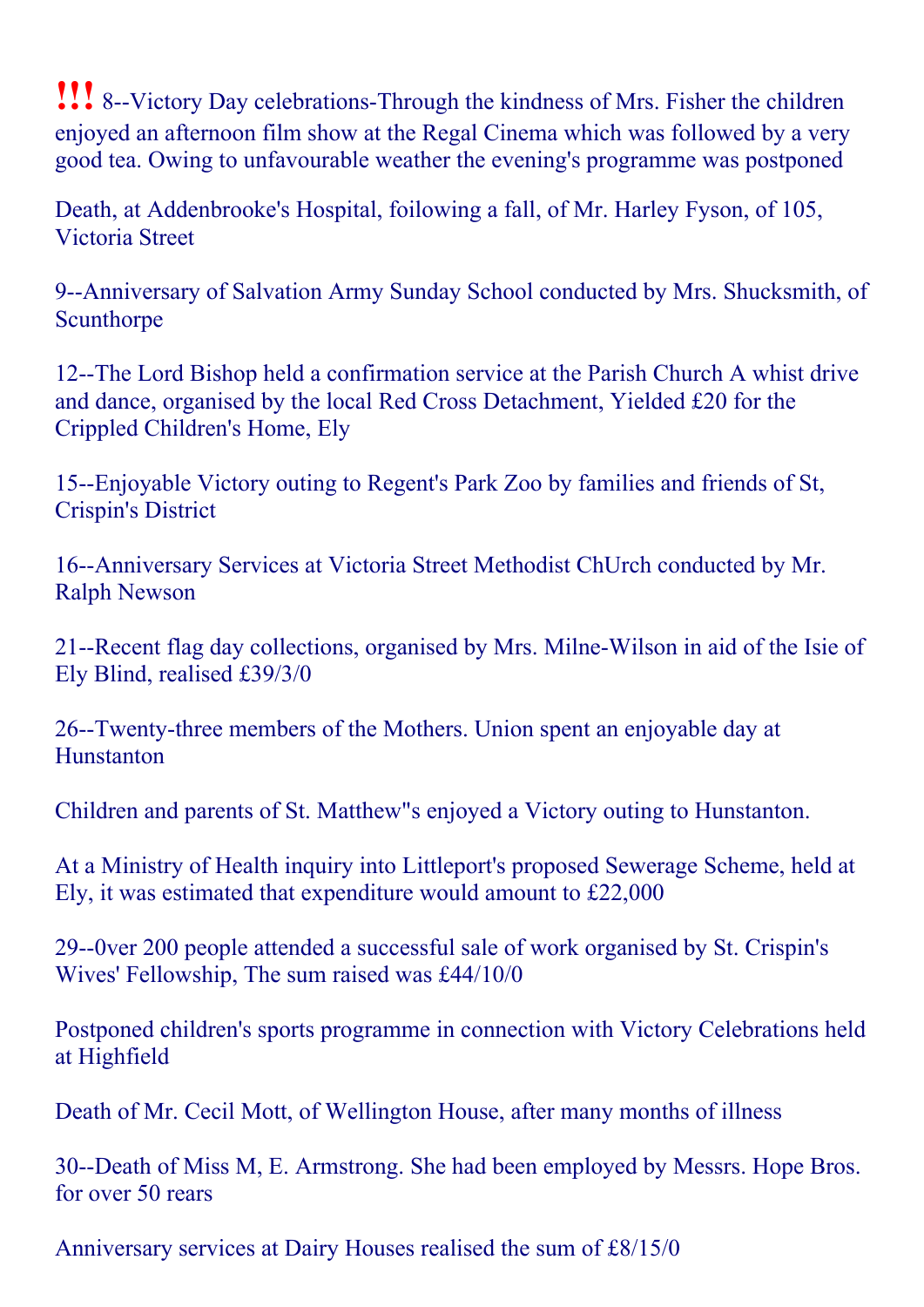# July.1946

5--Plea for pre-war postal facilities at Littleport made by Ald. H. J Martin at a Parish Council meeting. It was revealed that the matter had been put before the Postmaster in January

A recent flag day in aid of Addenbrooke's Hospital, organised by Mrs. H. Rowell, realised £36/18/6

Engagement announced between George, second son of Mr. and Mrs, S. Scott, of Suspension Bridge, Welney, to Olive, youngest daughter of Mrs Hare and the late Mr. A. Hare, of 8, Parsons Lane, Littleport

6--At Haddenham Young Farmers' Open Show, Mr. F. G. Starling of Flanders Farm, Littleport, was awarded silver cups for the best animal and best single turn-out in the show

A garden fete held in the Vicarage gardens, St, Matthew's, yielded over £76

7--Mrs. M. Wiliiams, youngest daughter of Mrs. R, T. Law, of The Crescent, left Littleport for Canada

Sunday School Anniversary of St. John's Methodist Church. The Rev. R. S. Harrison conducted the services

9--At an investiture at Buckingham Palace, P.s. J. S.Vail, received the King's Police and Fire Service Medal for Gallantry from H.M. The King. It will be recalled that P.s, Vail entered a blazing cottage at Deepney Drove in an heroic but unsuccessful attempt to save Mrs. Gore and her baby

10--Annual Church garden fete, held in Vicarage grounds. Mrs. E. A. H. Legge-Bourke, wife of the Isle M.P., performed the opening ceremony. The proceeds, amounting to over £66, were devoted to the Bishop's Appeal Fund

12--Chief Petty Officer S, J. Stephens awarded B.E.M. Son-in-law of Mr.&, Mrs. J. Sims Wilson, of the " Black Horse,'' he has served 22 years in the Royal Navy

13--County Show held at Chatteris, Successes were scored by Mr. F. G. Starling and Messrs, Martin Bros. for their horses and turn-outs. Major H. Luddington and Mr. J. C. Rains were other local winners

15--Annual meeting of Town Football Club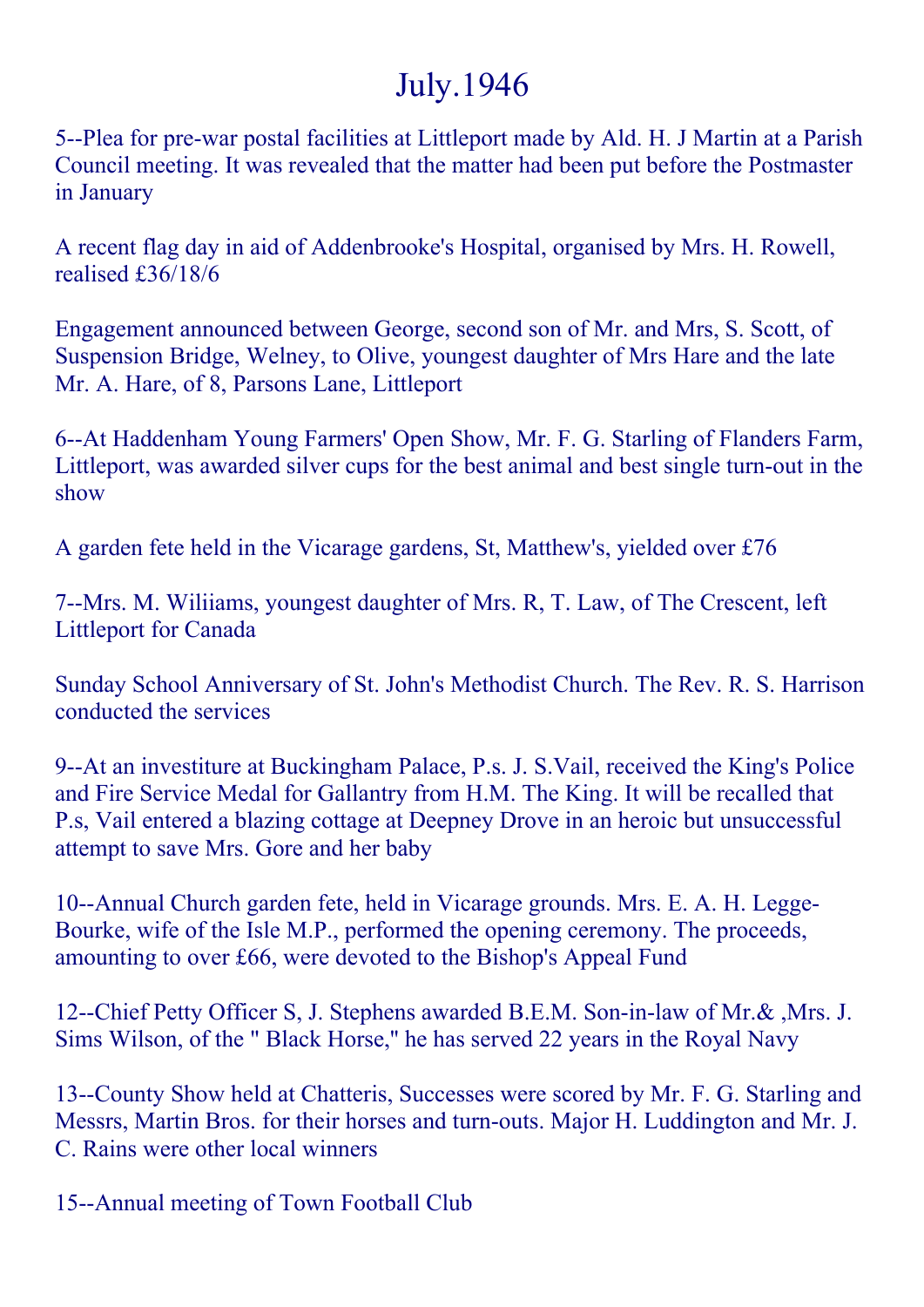19--Annual meeting of St, John Ambulance Maintenance Fund Committee. It was decided to purchase a new ambulance

Recent house-to-house collection, organised by St. John's and Victoria Street Methodist Churches for the National Children's Homes, realised £30/2/0

It was revealed that Mrs. H. Brown, of Bridge House, Mildenhall Road, road raised £45 for Addenbrooke's Hospital by organising competitions among customers and friends

19--Arrival in Canada of Mrs. Harry Walker (formerly Miss Ethel Cole), twin daughter of Mr. J, Cole, of Lynn Road. She was met by her husband at Toronto

21--Feast Sunday--Rev. Noel Duckworth, Chaplain of the Cambridgeshire Regiment, preached at the Parish Church, following the annual parade

23--Sudden death at his Ely home of Mr, J. C, V. Reynolds, In March, 1945, Mr, Reynolds took over the business of Mrs. A. E. Spencely at Main Street, Littleport

25-Finely bred animals, horticultural exhibits of high standard, a gymkhana, trick motor cycling, and a varied programme of sports combined to make the Horticultural and Foal Show an outstanding success. Over 4,000 peop]e attended. The Rabbit Show, organised by Littleport and All England Fur and Fancy Society, in conjunction with the Horticultural and Foal Show, attracted over 300 entries

Organised by the Salvation Army, a Flower Day collection realised over £16

27--Mr. F. G. Starling, of Flanders Farm, carried away the largest-number of prizes in the horse classes at March Gymkhana

28--Victoria Street Methodist Church Anniversary Services. The special preacher was the Rev. W. Rose, of Haverhill

30--Successful children's swimming gala held at the swimming bath

### August.1946

4--Troop of Girl Guides from Gamlingay and Scouts from Lavenham, Suffolk, attended Mattins at the Parish Church

9--Mr. A. Wright licensed by the Lord Bishop of Ely as an Archidiaconal Reader in the Archdeaconry of Wisbech. The ceremqny took place in Ely Cathedral

10--Wedding of Pte. D, G. Cross, R.A.M.C., of Littleport, and Miss B. Ibbot, of Ely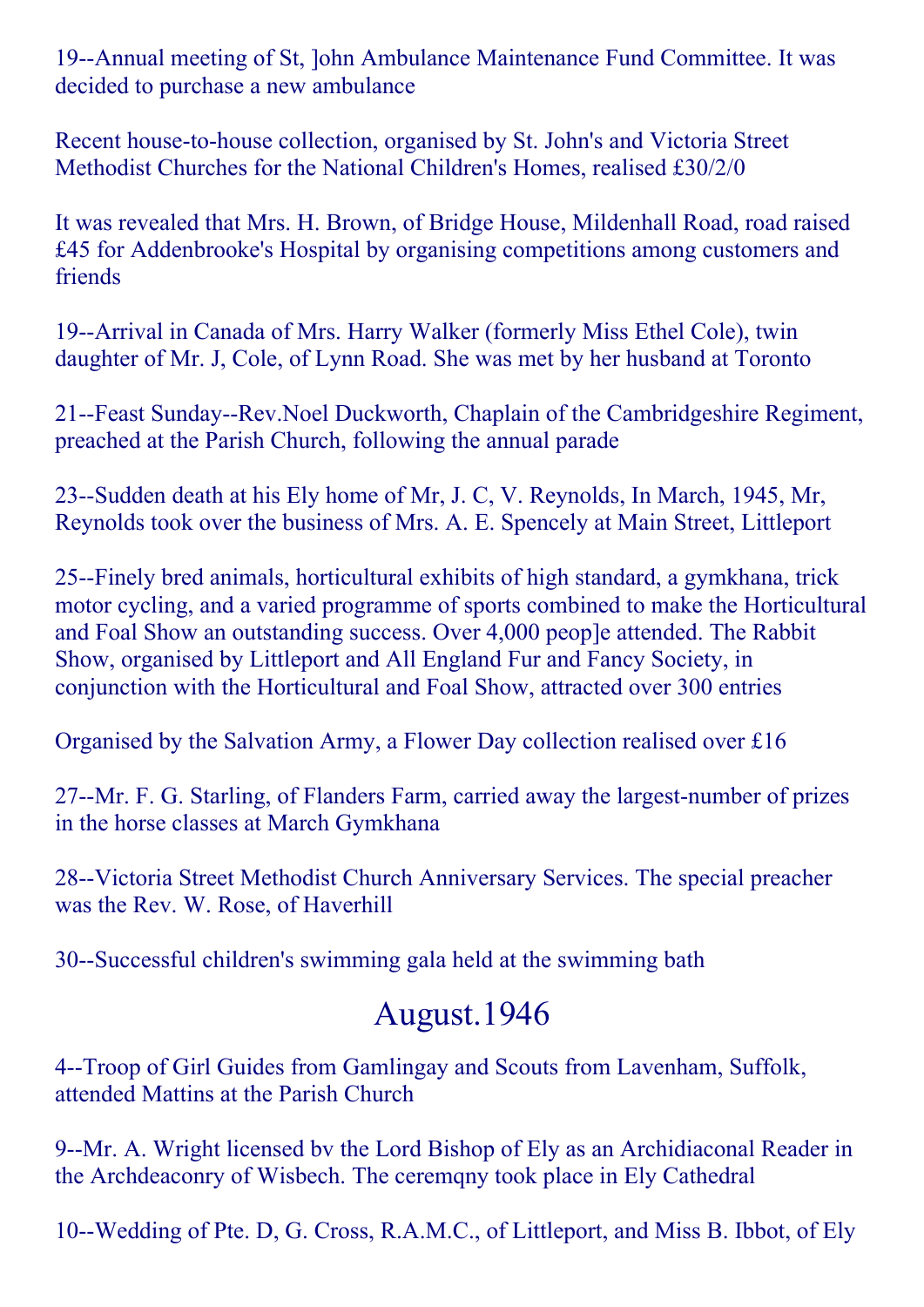**!!!** 14--Four bus-loads of Church Sunday School chiidren and their parents spent an enjoyable day at Hunstanton

16--Miss Margaret E, Cheeseright, youngest daughter of the late Mr. and Mrs. E. Cheeseright, of Littleport, met her brother in Australia. She had not seen him for over 21 years. Miss Cheeseright was a nurse in the Services throughout the war

Death, at Ramsey, of Mr. C. W. Spooner, at the age of 51. Mr, Spooner was a member of a well known local family. He went to Ramsey some years ago as manager of the local branch of Burton's Stores

20Engagement announced between Frederick Charles, the sixth son of Mr, and Mrs. R. Scarff, Little Ouse, and Joan Mary, daughter of Mr. and Mrs. W. Beer, Manningtree, Essex

23--Sapper W. Goodge, of 22, The Crescent, interviewed by a Military Observer while driving a bulldozer in Hamburg, Germany

24--Wedding at All Saints' Church, Margate, between Mr. C. A. Beresford, of Sheffield, and Miss Sylvia Kaplin, youngest daughter of Mrs, Kaplin, of Margate, formerly of Littleport

28--Members of the Mothers' Union and Young Wives' Fellowship spent an enjoyable outing at Hunstanton

31--Mr. P. Cole, youngest son of Mr, and Mrs. F, J, Cole, of Mildenhall Road, married to Miss Mary Whitehead at St, Paul's Church, Carlton, Notts.

### September.1946

1--British Legion and Wiggenhall St. Germans Bands paraded the town and gave an evening concert at Quay Hill in aid of the Soldiers' Sailors' and Airmen's Families Help Association Harvest festival services held at St, John's Methodist Church. The Rev. J. J. Lewis, newly-appointed minister, was the preacher

6--Ely Rural District Council reported that twelve new Council houses had been finished and occupied in Littleport. 152 were in the course of erection

Miss Dulcie Chapman, younger daughter of Mr, and Mrs, H. Chapman, of Globe Lane, received a teaching appointment to London Road School, Romford, following a two-year course at Whitelands College, Putney, where she was successful in taking the University of London's Teachers' Certificate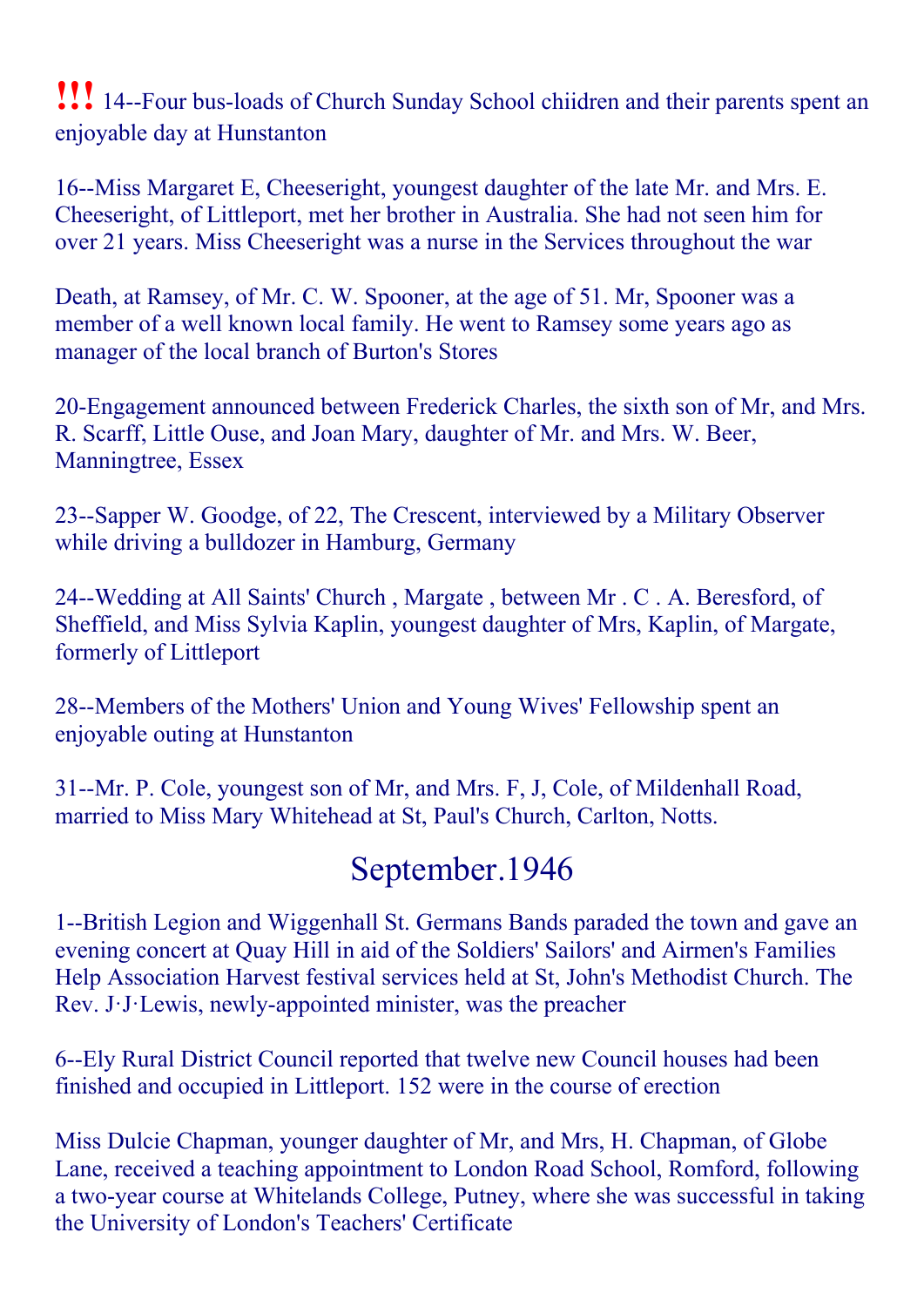7--Jumble sale held in the Constitutional Hall, in aid of funds of the Nursing Association, realised the splendid sum of £220. Mrs. F. G. Starling performed the opening ceremony

11--Properties of the late Mr. Cecil Mott sold by auction at the Town Hall. The well known farm at Dairy Houses made £24,250. It was bought by Mr. T, W. O. Mott

14--" Squatters " moved into one of the huts on the R.A.F. Hospital site, Ely Road

15--Harvest festival services held at Victoria Street Methodist Church. The newlyappointed minister, Rev. J.J. Lewis, was the preacher

17--Amalgamated Friendly Societies' Charities Committee made final arrangements for further efforts to augment their charity collections at a meeting held in the Town Hall

At a meeting of the Isle of Ely Education Committee held at March it was revealed that a new primary school was to be erected in Littleport. Building would not commence until 1948 or 1949

18--Small but enthusiastic meeting held in the Odd Fellows' Hall, organised by the Workers' Educational Association. Mr, F.M. Jacques, District Secretary, was the speaker. His subject was ''Can Democracy Survive in England''

Meeting of the Ely RuraI District Council, It was decided that the " squatters'' living in one of the huts on the R.A.F, site, Ely Road, should be given notice to leave

20--Recent collection in aid of the SoIdiers' Sailors' and Airmen's Families Help Association totalled over £36. It was organised by the British Legion Club and Mrs, Rowell

23--Mrs. G, Crabb, 10, Mill Pit Furlong, received a cheque for £1,124, which she won by filling in Strang's football pools

25--Special meeting of the " Hereward " Lodge of Odd Fellows. In spite of the new Health Insurance Bill, everyone was confident that the Odd Fellows' future was not threatened

27--A daily exhibition of a unit-type electric kitchen under the auspices of Beds Cambs. and Hunts. Electricitv Co.. held in the Constitutional Hall. It attracted many Local housewives

28--Miss S. M. Martin performed the opening ceremony at a jumble sale and sale of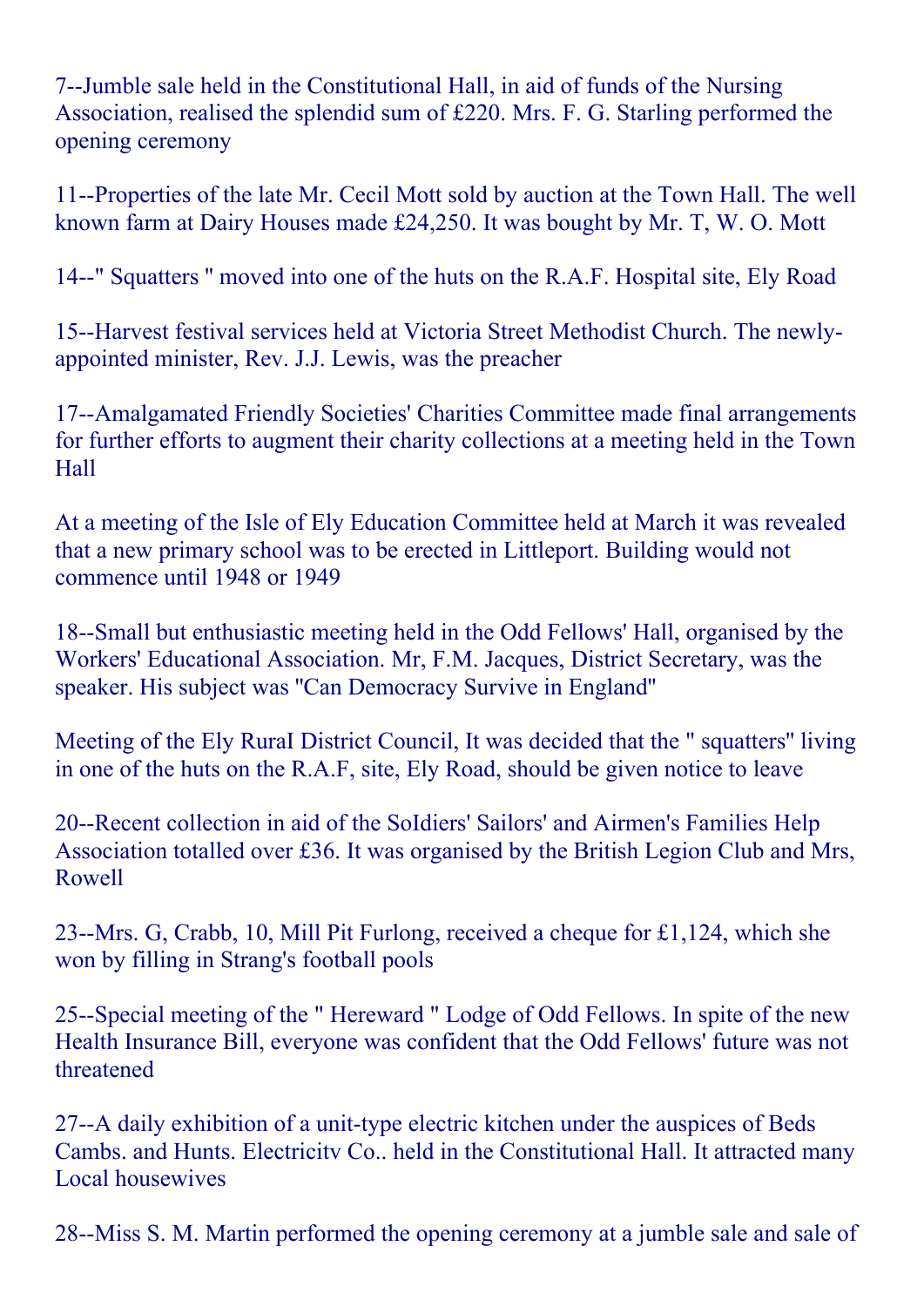work held at the Constitutional Hall, organised by the Friendly Societies' Charities Committee. The effort raised £73

29--The Ipswich Bramford Road Band visited the local Salvation Army Corps

### October.1946

1--Meeting of the Ely Rural District Council. It was decided to take legal action against the two families of '' squatters '' in residence at the R.A.F. camp annexe as they had refused the Council's order to quit

Honorary certificate and £15 awarded by the Carnegie Hero Fund Trustees to P.s. Vail

Further public meeting in connection with proposed memorial playing field. In spite of a poor attendance of only 16, it was decided to go ahead with the scheme, starting with a house-to-house collection

3--Mr, and Mrs, A, Flack, of 7, Lynn Road, celebrated their golden wedding

Thirty-two members of St, Crispin's sewing party enjoyed a recent outing to London

4--Engagement announced between Mary, youngest daughter of Mr, and Mrs, J. Hodson, to James, eldest son of Mrs. R, Hanslip and the late Mr. R, Hanslip, both of Black Horse Drove

6-First of a new series of P.S.A, services held at Victoria Street Methodist Church

11--Mr. and Mrs. J. Sizer, of Camel Road, celebrated their golden wedding

13--Harvest festival services held at St. Crispin's. Mr. A. Wright (Lay Reader) was the preacher

12--14-St. John's Methodist Church Overseas Missions Anniversary. The special speakers were Rev. G. W. Demaine (Superintendent Minister) and Rev. R, A, Johnson, of Sierra Leone

18--Engagement announced between Peter Charles, youngest son of Mr. and Mrs. G, H. Chapman, of Littleport, and Miss B. E, Jeary, of Bishop"s Stortford

20--Successful Rally held at St, John's Methodist Church. The address was given by the Rev. W. Rose, of Haverhill. A highly appreciated feature was the singing by members of Haverhill Male Voice Choir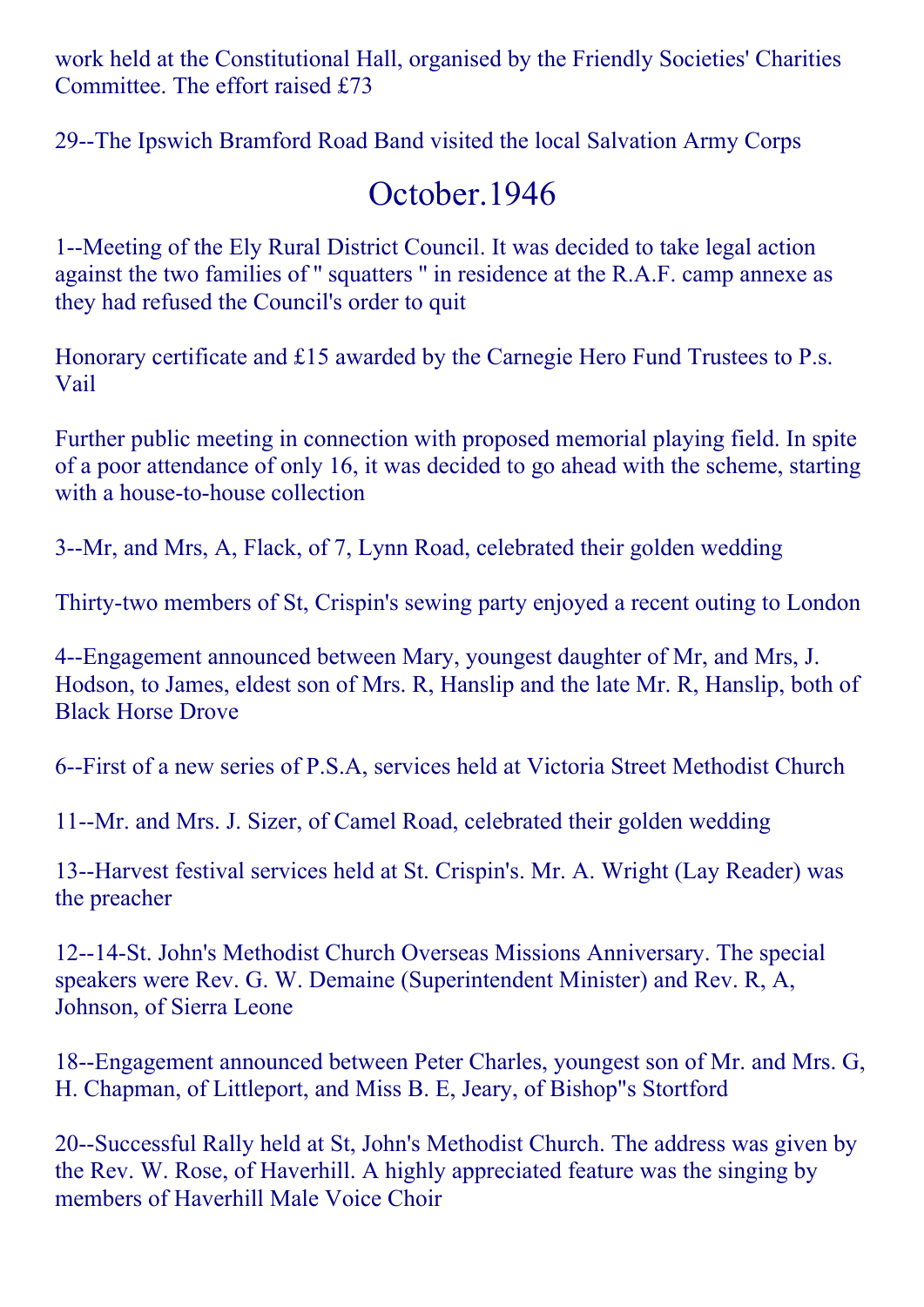25--Social evening arranged by the local British Legion Club to welcome their new president, Major Hilton Luddington, of Wallington Hall, King's Lynn

Sgt, A, W Sparrow, eldest son of Mrs.L. Sparrow, 12, Hempfield Place, awarded the B.E.M. for specialist work done for the Air Ministry. His designs were used on the Spitfire ana other planes during the war

Mrs. Benstead, of Wisbech Road, received a letter of thanks for the sum of £11/6/6, which was raised for the British United Aid to China Fund at a recent whist drive

26--Miss Irene Oakes, eldest daughter of Mr. and Mrs, C. Oakes, of Burnt Chimney Drove, celebrated her 21st Birthday

Mr, and Mrs, Samuel Handley, of Friars Place, celebrated their golden wedding

27--Mr. Garwood, of Church Farm Cottages, Little Ouse, plunged into the river to rescue little Queenie Crofts who had fallen from the diving board and drifted into deep water. Four years ago Mr. Garwood was instrumental in rescuing a child from the same spot. He is a non-swimmer

28--A Littleport Brotherhood formed at a meeting held in St. John's Methodist schoolroom. About 25 men attended

30--The local branch of the National Union of Tailors and Garment·makers held their monthly meeting in the Odd Fellows' Hall. Mr. J, A. Cook, Eastern Counties Regional Organiser, congratulated the branch on their progress

### November.1946

1--Miss Connie Page, of Littleport, formerly of Ely, was acclaimed "Miss Ely, 1946" at a well patronised beauty and charm ball, organised by Mr. Basil Le Roy

Marriage recently at the Royal Marine Church, Deal, of Morine G. A. Rouse, onlv son of Mr. and Mrs. E. A. Rouse, of Lynn Road, to Miss B. Humhries, of Bettshanger, near Deal

It was reported at a meeting of Addenbrooke's Hospital Aid Committee that the total amount collected in Littleport for the year ending September 30th was £1,347/8/9

4--Strong comment made by Rural District Councillors on the action of the local members in allocating a new Council bungalow to a single school teacher

Monthly meeting of Mothers' Union. During the evening Mrs. Harlock spoke on her visit to Belgium